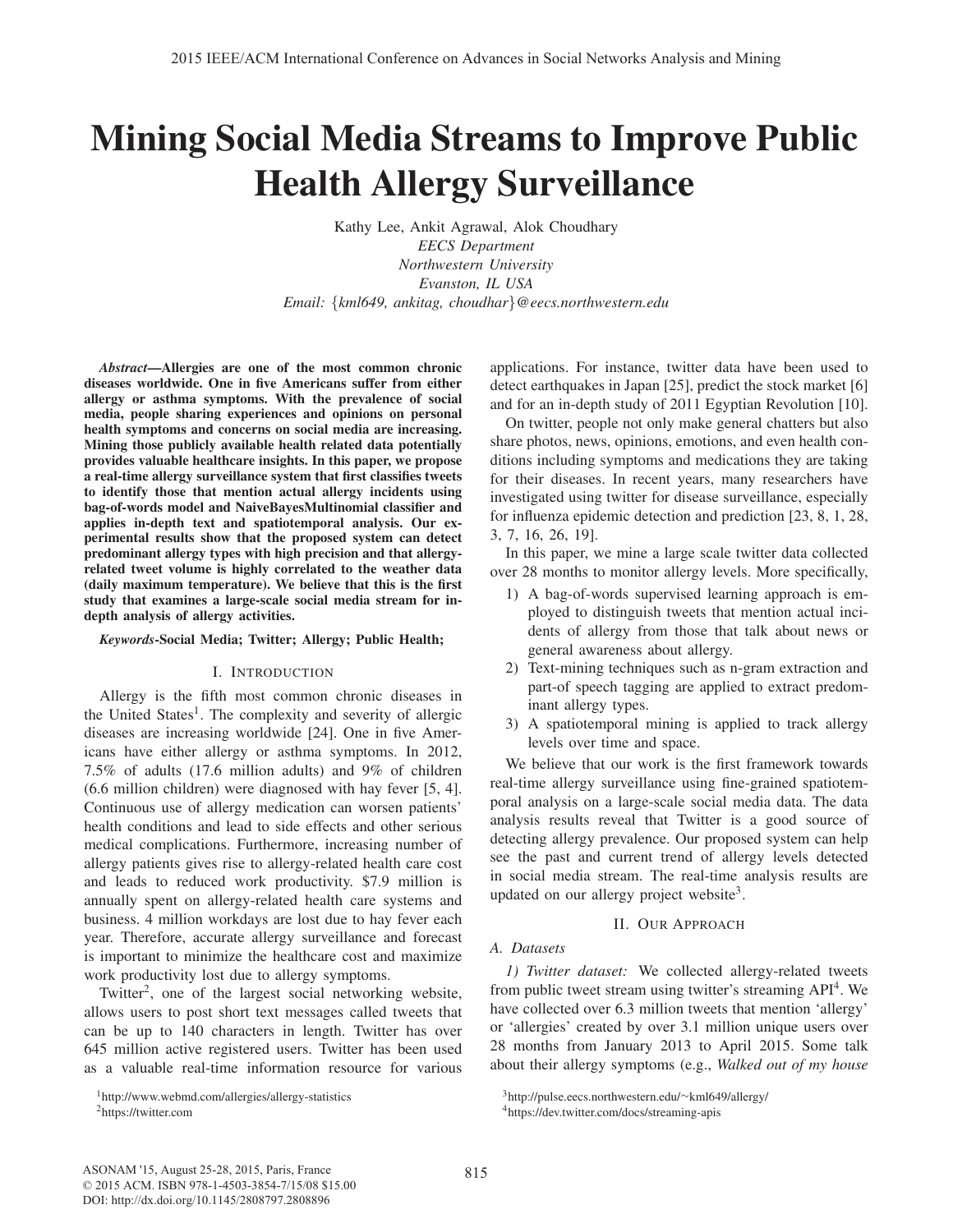*confused as to why my eyes felt like they were on fire and then I realized it's allergy season.*) while others talk about allergy types (e.g., *I sneezed like eight times in a row. This pollen allergy is killing me.*) or allergy treatments/medication they take (e.g., *sitting in doctor's office just to get an allergy shot.*).

## *2) Ground Truth Data:*

*Pollen dataset:* We collected monthly average pollen levels and 90 day historic pollen levels for US major cities from pollen.com<sup>5</sup>. The pollen level is a number between  $0$ and 12 and divided into five categories: 0-2.4 (low), 2.5-4.8 (low-med), 4.9-7.2 (medium), 7.3-9.6 (med-high), 9.7-12.0 (high).

*Climate dataset:* Climate Data Online (CDO)<sup>6</sup> provides free access to National Climatic Data Center (NCDC)'s archive of global historical weather and climate data. We collected daily and monthly temperature and precipitation data generated since January 2013 (because the earliest allergy-related twitter data we have was generated in January 2013) for US major cities and states. More than half of the climate data collecting stations did not report daily temperatures at all, and many, among those that did report temperature, had missing values.

*Allergy patients' dataset:* We use the data from the first Quest Diagnostics Health Trends allergy report, Allergies Across America<sup>7</sup>. This report is the largest analysis of allergy testing of patients in the United States under evaluation for medical symptoms associated with allergies. We collected the ranked list of most prevalent food allergies grouped by patients' age. We also collected ranked list of the worst U.S. cities for different allergy types.

## *B. Methodology*

*1) Data Preprocessing:* As we are interested in messages that mention actual allergy incidents, we removed all retweets (20.51% of our initial dataset) and tweets that are not written in English (2.9% of our initial data set). Special HTML characters are replaced with humanreadable characters (e.g., replace &It; with  $\langle$  (i.e., less-than sign), replace > with  $>$  (i.e., greater-than sign)) and all hyperlinks are replaced with string 'URL'.

*2) Data Classification:* While some tweets talk about a person having allergy symptoms, other tweets talk about news, questions, general awareness of allergy season or information/advertisement regarding allergy medicine/treatments. It is important to distinguish tweets that mention actual allergy incidents to infer precise allergy levels. Hence, we classified tweets into two classes. First, we manually labeled 2000 randomly selected tweets into *positive* and *negative*. A tweet is labeled as *positive* if

6http://www.ncdc.noaa.gov/cdo-web/

7https://www.questdiagnostics.com/dms/Documents/Other/2011 QD AllergyReport.pdf

Table I: Tweets with positive and negative labels. A tweet is positive if it talks about the author or someone around the author having allergy. A tweet is negative if it talks about news, question, general awareness or information about allergies.

| Positive $(+1)$ / | Tweet                                                                |
|-------------------|----------------------------------------------------------------------|
| $Negative(-1)$    |                                                                      |
| $+1$              | My allergies are going insane today.                                 |
|                   | (Author has allergy)                                                 |
| $+1$              | Stupid allergies not letting me sleep.                               |
|                   | (Author has allergy)                                                 |
| $+1$              | Recently my lovely allergy to cats has led to my throat closing up n |
|                   | barely being able to breathe.                                        |
|                   | (Author has allergy)                                                 |
| $+1$              | I never been able to enjoy spring cause my allergies. I hate having  |
|                   | itchy eyes and running nose.                                         |
|                   | (Author has allergy)                                                 |
| $+1$              | @user1 @user2 and @user3 are all dying because of their allergies    |
|                   | and Im just sitting here #popapill                                   |
|                   | (People around author have allergies)                                |
| $-1$              | In the United States, around 15 million people have food allergies,  |
|                   | according to Food Allergy Research and Education.                    |
|                   | (News)                                                               |
| $-1$              | Does anyone know good food near Happy Hollow that has vegetarian     |
|                   | options and is easy for seafood allergies?                           |
|                   | (General question)                                                   |
| $-1$              | Notice the increase in allergy ads on TV? Yep, spring is around the  |
|                   | corner.                                                              |
|                   | (Awareness about spring season)                                      |
| $-1$              | RT @CureAllergies: What You Should Do To Manage Your Allergies       |
|                   | $-$ URL.                                                             |
|                   | (Information for allergy management)                                 |

Table II: Classification performance of various classifiers using 10-fold cross validation. The best classification performance (F-measure of 0.811 and ROC area of 0.905) was obtained using NaiveBayesMultinomial (NBM).

| Classifier    | Precision | Recall | F-measure | ROC Area |  |  |
|---------------|-----------|--------|-----------|----------|--|--|
| <b>NBM</b>    | 0.811     | 0.811  | 0.811     | 0.905    |  |  |
| NB            | 0.799     | 0.793  | 0.793     | 0.864    |  |  |
| Random Forest | 0.812     | 0.800  | 0.799     | 0.888    |  |  |
| <b>SVM</b>    | 0.818     | 0.810  | 0.809     | 0.814    |  |  |

it talks about the author or someone around the author having allergy symptoms. A tweet is labeled as *negative* if it talks about news, advertisement, or general awareness of allergies. Table I shows examples of positive and negative labels. The text in parenthesis indicates the reason for the positive or negative annotation. We used a bag-of-words text classification where n-grams in documents are used as features. We removed common stop words except the following pronouns: *I, me, my, you, your* as we found that these pronouns were important features in classifying tweets into positive and negative examples of actual incident of allergy. To create features, we applied Weka [15]'s String-ToWordVector filter. All unigrams, bigrams, and trigrams are used, if they appeared at least twice in the training data, to construct the feature vector. Then the filter converted words into their stems, applied TF-IDF weighting scheme, and kept 500 most frequently used n-grams in the final feature vector. We then explored four different machine learning algorithms (NaiveBayes (NB), NaiveBayes Multinomial (NBM), Random Forest (RF), Support Vector Machine (SVM)) that are commonly used for text classification. In our classification

<sup>5</sup>http://www.pollen.com/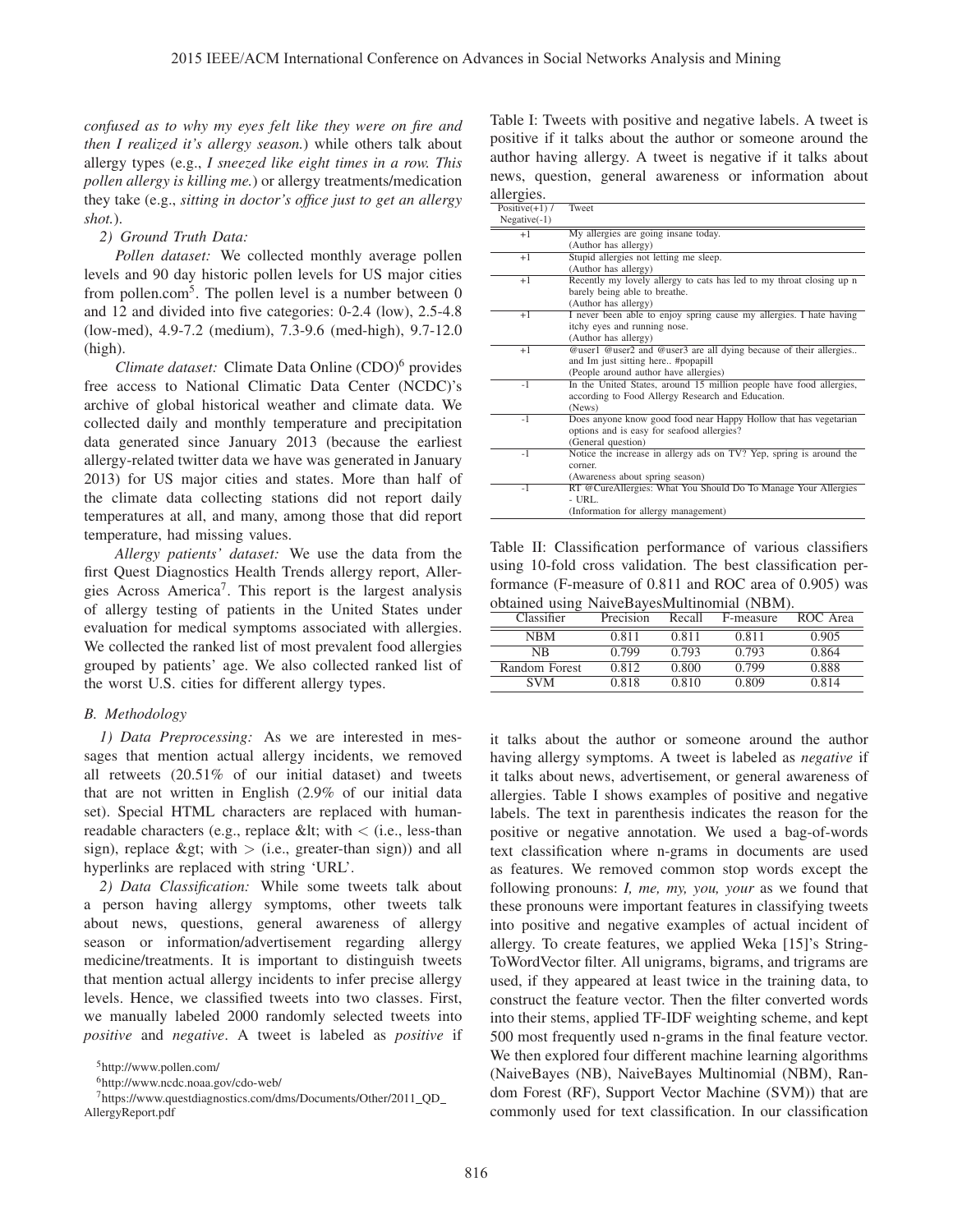task, both precision and recall are equally important. Thus, F-measure and ROC area are used to compare performance of classification algorithms.

As shown in Table II, the best classification performance (F-measure of 0.811 and ROC area of 0.905) was obtained using NBM and 10-fold cross validation on labeled data. We built a model using NBM on our training set, and classified all remaining tweets (after removing retweets and tweets in non-english) into positive or negative. We used NBM because it had best performance on our training data, and several prior works have shown NBM to outperform other classication algorithms. For example, McCallum and Nigamcite [22] found NBM to outperform simple NB, especially at larger vocabulary sizes, and Lee et. al. [18] showed performance of NBM to be better than that of NB or SVM in 18-class tweet text classification. In our entire allergy corpus, 63% of tweets were classified as *positive* and 37% were classified as *negative*. Only tweets in positive class (i.e., tweets classified as mentions of actual allergy incidents) are used for our analysis.

TF-IDF (term frequency–inverse document frequency) [21]. The tf-idf measure allows us to evaluate the importance of a word to a document. The importance is proportional to the number of times a word appears in the document but is offset by the frequency of the word in the document. Thus tf-idf is used to filter out common words.

NaiveBayes Multinomial (NBM) [22]. A document in NB would model as the presence and absence of particular words. A variation of NB is Naive Bayes Multinomial (NBM), which considers the frequency of words and can be denoted as:

$$
P(c|d) \propto P(c) \prod_{1 \le k \le n_d} P(t_k|c), \tag{1}
$$

where  $P(c|d)$  is the probability of a document d being in class c,  $P(c)$  is the prior probability of a document occurring in class c, and  $P(t_k|c)$  is the conditional probability of term  $t_k$  occurring in a document of class  $c$ .

*3) Text Mining:* We wanted to investigate whether we could automatically discover the most predominant allergy types that people suffer from or talk about on social media by examining the texts in twitter posts. From our allergyrelated tweet corpus, we extracted most frequently occurring 2-grams where the second word is 'allergy'. N-gram is a contiguous sequence of n words in a sequence of text. Ngram models are widely used in statistical natural language processing.

Part-Of-Speech (POS) tagging is a process of tagging a word with a part-of-speech (lexical category) such as noun, pronoun, verb, adjective, etc. We applied POS tagging to each 2-gram. For example, the POS tag for string 'natural allergy' is 'adjective noun' and the POS tag for string 'peanut allergy' is 'noun noun'. Table III shows the list of

Table III: A list of most frequently used 2-grams where the second word is *allergy*, ranked by frequency of use in entire allergy corpus. It includes many actual allergy types that are in 'noun noun' POS tag.

| Rank | Most Frequently Used 2-grams | POS-tag                    |
|------|------------------------------|----------------------------|
| 1.   | food allergy                 | noun noun                  |
| 2.   | peanut allergy               | noun noun                  |
| 3.   | gluten allergy               | noun noun                  |
| 4.   | nut allergy                  | noun noun                  |
| 5.   | natural allergy              | adjective noun             |
| 6.   | hate allergy                 | verb noun                  |
| 7.   | skin allergy                 | noun noun                  |
| 8.   | lower allergy                | comparative-adjective noun |
| 9.   | cat allergy                  | noun noun                  |
| 10.  | milk allergy                 | noun noun                  |
| 11.  | issues allergy               | verb noun                  |
| 12.  | worst allergy                | superlative-adjective noun |
| 13.  | dog allergy                  | noun noun                  |
| 14.  | severe allergy               | adjective noun             |
| 15.  | pollen allergy               | noun noun                  |

15 most frequently used 2-grams and corresponding POS tags in the descending order of frequency of use.

Our assumption is that the POS tag of all allergy types (e.g., food allergy, nut allergy, pollen allergy, dust allergy, egg allergy) should be in the form of 'noun noun' and, therefore, we can obtain a list of allergy types by removing all 2-grams that are not in 'noun noun' form. In other words, we need to remove all 2-grams that contain non-nouns (e.g., natural allergy (adjective noun), worst allergy (superlativeadjective noun)) to get the final list of allergy types. All 2 grams that contain twitter screen name (e.g., @username), stop words or non-english words are also removed.

*4) Spatio-temporal Mining:* Every tweet comes tagged with a timestamp that indicates the time when the tweet is posted. For example, the timestamp 'Sun Mar 02 05:55:02 +0000 2014' indicates that the tweet is created on Sunday, March 2, 2014 at 5:55am GMT (Greenwich Mean Time). Since we are interested in tracking allergy levels over time, we use the timestamps to count the volume of tweets posted each day that mention allergy or a specific allergy type, symptom, or treatment.

There are two types of tweet location, a sensor-based geolocation and a text-based user profile location. A geolocation provides the exact location where the tweet was posted with latitude and longitude values. This data is available to others only if the twitter user selects it to be publicly available. Twitter users can identify home location in his/her twitter user profile. We examined user profile locations and extracted state information. Examples of users' home locations that have state information are 'Riverside, CA', 'somewhere in NY' and 'Gainesville, Florida'. Examples of home locations that lack state information are 'Home Sweet Home', 'Somewhere over the rainbow' and 'Traveling'. We tag each tweet with a 2-character state code (e.g., CA for California) if we are successful extracting state information from twitter user profile.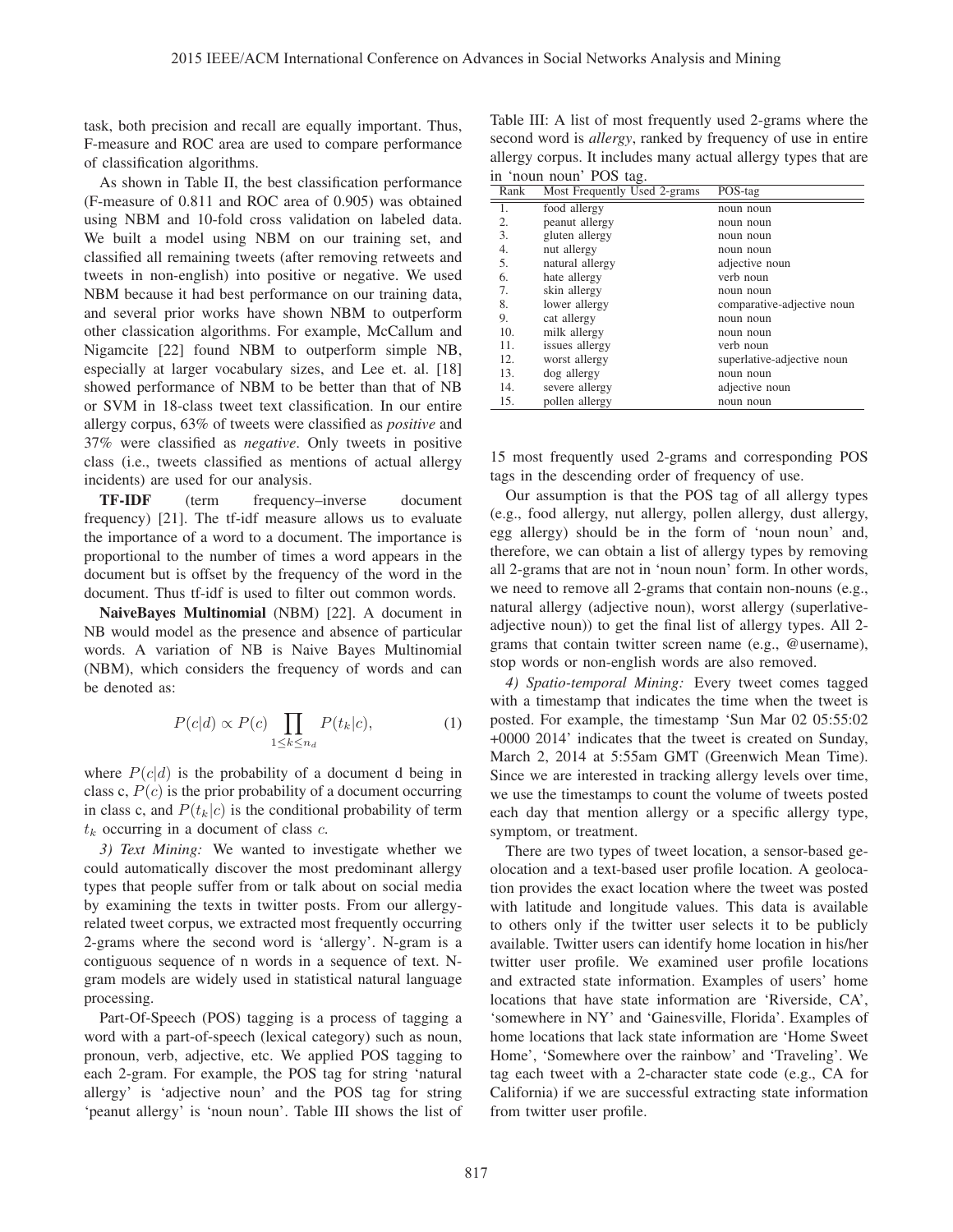Some tweets have both geolocation and user profile location, some have one or the other, and the rest do not have any location information. Geolocations are first translated into human-readable addresses using reverse geocoding API<sup>8</sup> and then the state name is extracted from the address. For tweets that do not have geolocation, we obtain state name from the user profile. Those that do not have any of the two locations are not used in the spatial analysis.

Table IV: 30 most frequently mentioned allergy types automatically extracted by our algorithm. Numbers indicate the rank of frequency the 2-gram appears in the allergy corpus and  $+/-$  signs indicates whether it is an actual allergy type $(+)$ or not(-). 26 out of 30 were true positives achieving a very high precision of 86.7%.

| Rank | Allergy Types (positive(+) / $negative(-)$ ) |     |                          |
|------|----------------------------------------------|-----|--------------------------|
| 1.   | food allergy $(+)$                           | 16. | shellfish allergy $(+)$  |
| 2.   | peanut allergy $(+)$                         | 17. | claritin allergy $(-)$   |
| 3.   | gluten allergy $(+)$                         | 18. | $drug$ allergy(+)        |
| 4.   | nut allergy $(+)$                            | 19. | eye allergy $(+)$        |
| 5.   | skin allergy $(+)$                           | 20. | asthma allergy $(-)$     |
| 6.   | cat allergy $(+)$                            | 21. | sun allergy $(+)$        |
| 7.   | milk allergy $(+)$                           | 22. | mucinex allergy (-)      |
| 8.   | $\log$ allergy $(+)$                         | 23. | prescription allergy (-) |
| 9.   | pollen allergy $(+)$                         | 24. | nickel allergy $(+)$     |
| 10.  | spring allergy $(+)$                         | 25. | meat allergy $(+)$       |
| 11.  | latex allergy $(+)$                          | 26. | bee allergy $(+)$        |
| 12.  | dairy allergy $(+)$                          | 27. | alcohol allergy $(+)$    |
| 13.  | dust allergy $(+)$                           | 28. | seafood allergy $(+)$    |
| 14.  | egg allergy $(+)$                            | 29. | mite allergy $(+)$       |
| 15.  | wheat allergy $(+)$                          | 30. | penicillin allergy $(+)$ |

Table V: Most prevalent food allergies. The rank of the most prevalent food allergies extracted from twitter data is very similar to that obtained from actual allergy patients' data.

|      | Ground Truth                             |      | Twiiter Data                  |
|------|------------------------------------------|------|-------------------------------|
| Rank | Most prevalent food allergies $(Age>10)$ | Rank | Most mentioned food allergies |
| 1.   | peanut allergy                           | ı.   | food allergy                  |
| 2.   | wheat allergy (gluten allergy)           | 2.   | peanut allergy                |
| 3.   | soybean allergy                          | 3.   | gluten allergy                |
| 4.   | milk allergy                             | 4.   | nut allergy                   |
| 5.   | egg allergy                              | 5.   | milk allergy                  |
|      |                                          | 6.   | dairy allergy                 |
|      |                                          | 7.   | egg allergy                   |
|      |                                          | 8.   | wheat allergy                 |

#### III. EXPERIMENTAL RESULTS

## *A. Text Analysis*

Allergy Types. Instead of using a pre-defined keyword list, we automatically identified allergy types mentioned in our dataset by using natural language processing methods. For the ground truth data, we created a list of allergy types by combining data from multiple online resources<sup>9</sup>. Table IV lists top 30 most frequently mentioned allergy types extracted from our allergy corpus by applying methods described in section II-B3. The numbers indicate the rank of frequency (1 means the highest frequency, 30 means



Figure 1: Time-series graph of daily allergy levels detected in tweets (February 2013 - April 2015). Only those allergyrelated tweets labeled as positive are used to create the graph. The graph illustrates the general allergy level trend over time. The allergy level is the highest in mid–May, goes down in June and July, starts rising again in August, and reaches it local maximum point in mid–September. Similar seasonal pattern is observed in both 2013 and 2014.

the lowest frequency). The signs in the parenthesis indicate whether the extracted allergy type is positive (an actual allergy type) or negative (not an actual allergy type). Out of top 30 allergy types, 26 were true positives and only 4 were false positives, leading to precision of 86.7%. Two of the four false positive cases (claritin, mucinex) were allergy medicines, and the other two cases were allergy-related disease (asthma) and term (prescription). The traditional method that uses a pre-defined keyword list often fails to identify new types of diseases, and new keywords (i.e., new disease types) have to be manually added. However, with our proposed method that automatically identifies disease types, we would not need the step where new disease types are manually added.

Most Prevalent Food Allergies. We further evaluate our twitter data analysis results by comparing it to the real-world allergy patients' data. Table V shows the ground truth value of the most prevalent food allergies in allergy patients in the first column and the list of most mentioned food-related allergy types from table IV. We use the data for patients older than age ten because most twitter users fall into this age group. The allergy types in two columns show that they are in a very similar order of ranking. Note that gluten and wheat allergy can be considered to be the same and milk and diary allergy can also considered to be the same. This proves not only how the extracted allergy types are precise in identifying actual allergy types, but also the rank of prevalent allergy types have a very strong relationship to the real-world allergy patients data.

<sup>8</sup>https://developers.google.com/maps/documentation/geocoding/

<sup>9</sup>http://www.foodallergy.org/allergens, http://www.webmd.com/allergies/ guide/allergy-symptoms-types, http://acaai.org/allergies/types, http://www. healthline.com/health/allergies/alcohol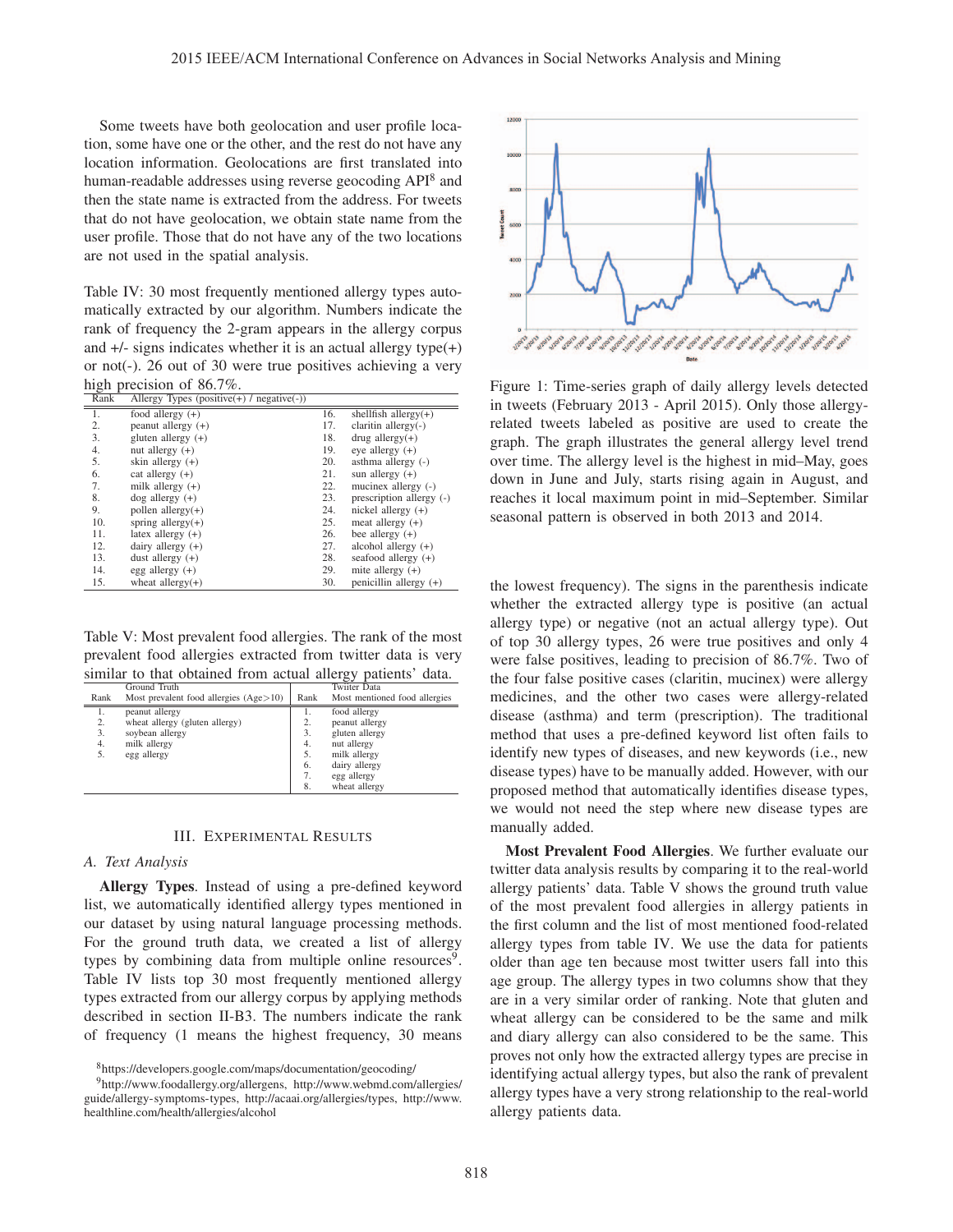

Figure 2: Monthly average data for allergy tweet count (blue), daily highest temperature (green), and pollen level (red) for Washington state (March 2013 – April 2015). Pollen level is highly correlated with Δtemperature (correlation of 0.776) and Δtweet count (correlation of 0.706). Tweet count is very strongly correlated with temperature (correlation of 0.668).



Figure 3: Monthly distribution of mentions of peanut and pollen allergies (March 2013–April 2015). A huge seasonal variation is observed in monthly pollen allergy (a seasonal allergy) level compared to that of peanut allergy (a food allergy).

## *B. Spatio-Temporal Analysis*

In temporal model, we track activities of allergy, various allergy types, symptoms and medications over time using tweet timestamps. Figure 1 shows the allergy related tweet volume changes over two-years period from February 2013 through April 2015. The allergy level reaches its annual global maximum in mid-May and a local maximum in mid-September and this seasonal pattern is observed in both 2013 and 2014. The increased number of people chatting about their allergies in May and in September indicates that a very large population suffers from spring allergies such as tree pollen allergies and there is also a quite large population that has allergy symptoms in the fall.

To validate our experimental results, we compare our twitter data against the actual pollen levels and the weather data. Because pollen levels and temperatures vary depending on location, we partitioned allergy-related twitter data into finer space granularity to a US state level. Figure 2 compares three trend-lines: allergy tweet timeline (blue), monthly average pollen level (red), and monthly mean max temperature (green) for Washington state. We show Washington state data not just because a large volume of allergy-related tweets were generated in WA but also because the ground truth temperature data for WA was available for all dates from March 2013 through April 2015. It is clear from the graph that all three trend lines illustrate seasonality. An interesting pattern is that there is an order in time of three trend lines reaching their maximum and minimum points. The pollen level starts rising first and reaches its peak, followed by tweet counts and temperature. The trend lines also decrease in the same order.

Our analysis shows that the pollen level is highly correlated with rate of temperature change (correlation of 0.776) as well as with the rate of tweet count change (correlation of 0.706). In other words, pollen level reaches its peak point when the temperature sharply increases in spring, and, at the same time, allergy-related tweet volume also sharply increases. Also, tweet count has a strong correlation with daily temperature (correlation of 0.688), meaning allergy tweet count increases as the temperature increases. The high correlation values show how well the social media data reflects the real-world allergy activities and can be a good source of health data information.

In Figure 3, we track how the trend of mentions of two different allergy types differ over time. The tweet volume mentioning 'pollen allergy' (a seasonal allergy) rises very high during the spring and the fall and remains very low in the summer. However, unlike pollen allergy, the tweet volume mentioning 'peanut allergy' (a food allergy) stays relatively constant throughout the year. Note that we also carried out the same experiment in US state level and observed similar patterns in each state. This observation implies that the seasonality observed in overall allergy dataset in figure 2 and figure 3 comes from tweets mentioning various seasonal-allergy-related terms such as spring, tree pollen, or hay fever, rather than terms related to non-seasonal allergies such as dog, cat, milk or egg.

Figure 4 is a time-series graph showing tweet volume changes for different allergy symptoms. Sneezing (blue) is the most common allergy symptom throughout the year, followed by cough (green), runny nose (sky blue), watery eyes (red), and itchy throat (turquoise). It is very interesting that the rank for different allergy symptoms on each day is consistent throughout the year. Note that the percentage of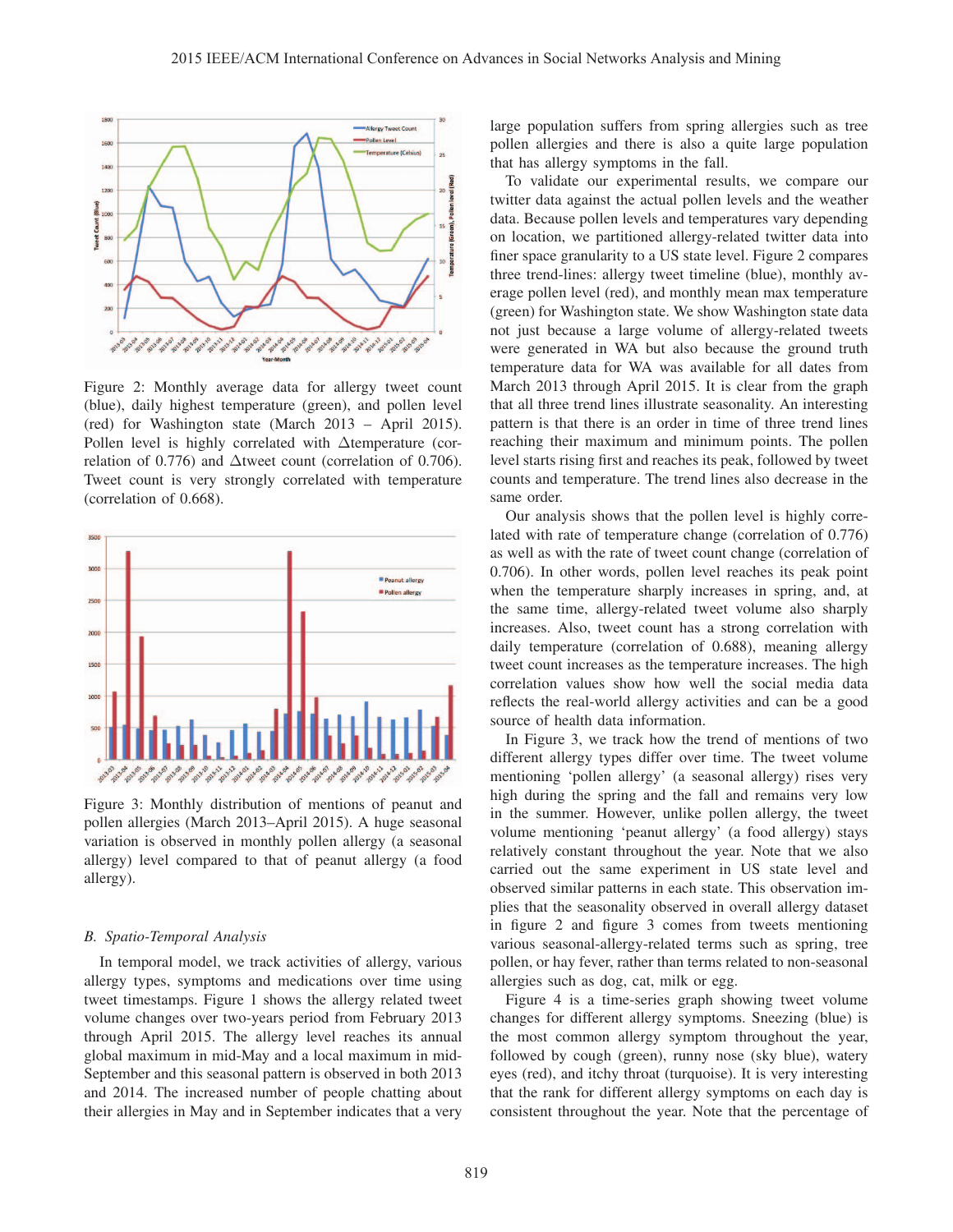

Figure 4: Time-series graph of tweet count for various allergy symptoms (Feb 2013–Sep 2014). The most common allergy symptom is sneezing (blue line) throughout the year, followed by cough (green) and runny nose (sky blue).

twitter users who enable their location publicly available has been steadily increasing since we started collecting our data.

For 20% of the tweets in our allergy data set, we were able to identify US state names. 11.4% of those had actual geolocation (longitude and latitude) values. For the remaining 88.6%, state names were extracted from the user profile locations.

Figure 5 shows monthly snapshot of tweets with geolocations that helps us visualize allergy levels across the U.S. Due to lack of space, we show one map per season for 2013. Each red dot on the map represents a tweet that was posted from the location. This map shows a general spatiotemporal trend of allergy activities. The allergy level starts increasing in early spring and gets extremely severe in May. It remains high throughout the summer, and goes down in the fall. Interestingly, most allergy-related tweets come from eastern part of the country although there are some from the west coast.

Next, using the US state information we obtained from geolocation and user profile locations, we visualize the distribution of tweets that mention different allergy types. Figure 6 compares levels of peanut allergy (blue bar) and gluten allergy (red bar) detected by social media sensors for each US state. The tweet count is normalized by state population and scaled to range between 0 and 100. The data normalization step solves the problem of higher number of tweets being generated from bigger states that have larger population. Kansas has the highest level of peanut allergy (94.51). South Dakota has the lowest level of both allergy types (3.85 for peanut allergy and 0 for gluten allergy). Most states have higher allergy level of peanut than gluten with a few exceptions. For example, unlike most other states, Oregon (OR), Delaware (DE), and Montana (MT) has higher gluten allergy levels.

# IV. RELATED WORKS

Before the Internet was widely used, over-the-counter pharmaceutical sales data [20] and telephone triage data [13] were among the methods that were used for surveillance of diseases.

*Disease Surveillance using online data:* In the past decade, with the dramatic increase of internet use, online data has been extensively used to retrieve health information and to detect disease activities. Web search queries data have been studied to track influenza activities. Ginsberg et al. [14] used flu-related google search queries data to estimate current flu activity near real time, 1-2 weeks in advance of the records by the traditional flu surveillance system<sup>10</sup>. Recent research on public health and disease surveillance using online data have mostly focused on monitoring and predicting influenza levels. Researchers have used twitter data to monitor influenza outbreak and to predict flu activities. Lee et al. [17] built a real-time disease surveillance system that uses twitter data to track flu activity. Signorini et al. [27] attempted estimating current influenza activity by tracking public sentiment and applying support vector machine algorithm on Twitter data generated during the Influenza A H1N1 pandemic. Chew et al. [9] analyzed content and sentiment of tweets generated during the 2009 H1N1 outbreak and showed the potential and feasibility of using social media to conduct infodemiology studies for public health. There are many others who have used Twitter data for flu outbreak detection [23, 8, 1, 28, 3, 7, 16, 26, 19]. Unlike earlier researchers who used twitter for flu activity detection and prediction, to the best of our knowledge, our work is the first attemp examining allergy activities using a large scale twitter stream.

*Tweet Classification:* Lee et al. [18] classifies trending topics into 18 general cagetories using text-based and network-based models. Aramaki et al. [2] proposed a Twitterbased influenza epidemics detection method that used Natural Language Processing (NLP) to filter out negative influenza tweets. Tuarob et al. [29] used ensemble machine learning techniques to identify health-related messages in a heterogenous pool of social media data. In our work, we use bag-of-words model and explore using four different machine learning algorithms to find the best model to classify tweets into those that mention actual allergy incidents and those that mention general awareness or information about allergy season.

*Studying relationship between weather, pollen, and allergy:* Many researches have studied the relationship between weather and pollen levels, and how it affects severity of allergy symptoms in patients [11, 30, 12]. In our work, the allergy levels are extracted from social media data instead of from allergy patients, and we study relationship between

<sup>10</sup>http://www.cdc.gov/flu/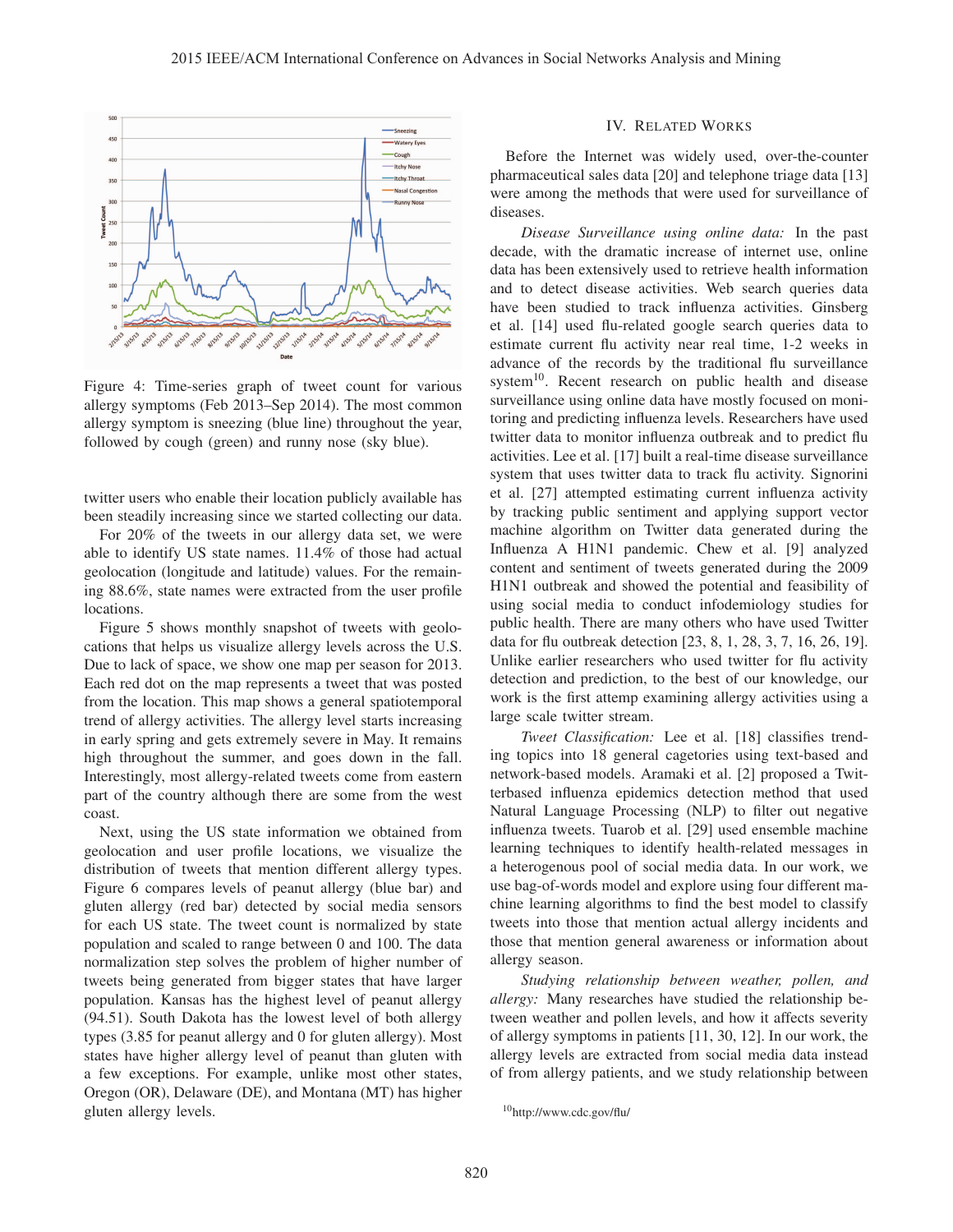

(a) Feb 2013 (a) Nov 2013 (b) May 2013 (c) Aug 2013 (c) Aug 2013 (a) Nov 2013 Figure 5: Distribution of allergy tweets with geolocations. The seasonal pattern of allergy levels across U.S. is clearly visible. Allergy level is the highest in spring and the lowest in winter.



Figure 6: Bar chart comparing monthly social-media-sensed peanut and gluten allergy levels for each US state. The tweet count is normalized by state census population and scaled to range between 0 and 100. In most US states, peanut allergy level is higher than gluten allergy level.

the trend of allergy-related tweets with actual pollen levels and temperature at US state level.

In this paper, we focus on examining only allergy activity using a large Twitter stream collected over two years and show in-depth spatiotemporal analysis results. We also apply natural language processing techniques to automatically identify prevalent allergy types from Twitter contents.

## V. CONCLUSION AND FUTURE WORKS

In this paper, we propose a system that monitors allergy levels near real-time by analyzing streaming twitter data. We first classify tweets to identify those that mention actual allergy incidents using bag-of-words model and Naive-BayesMultinomial classifier and then use those tweets with positive labels for text and spatiotemporal analysis.

We use text-mining techniques to automatically detect predominant allergy types. The top thirty allergy types extracted by our algorithm had precision of 86.7%. The experimental results further showed that the rank of the most prevalent food allergy types detected from tweet stream is highly correlated to the ground truth value, the ranked list of prevalent allergies obtained from real-world allergy patients' data.

We demonstrated that tweet time-series graph mentioning seasonal allergy related terms (e.g., pollen) show clear seasonal patterns (large volume of tweets during spring and low volume of tweets during winter) whereas those mentioning non-seasonal allergy related terms (e.g., peanut) remain relatively constant throughout the year. By studying relationship between allergy tweets with pollen and weather data, we showed all three data have similar seasonal patterns and allergy tweet data has a very strong relationship with the daily maximum temperature (correlation of 0.688).

We believe that our work is the first study that examines a